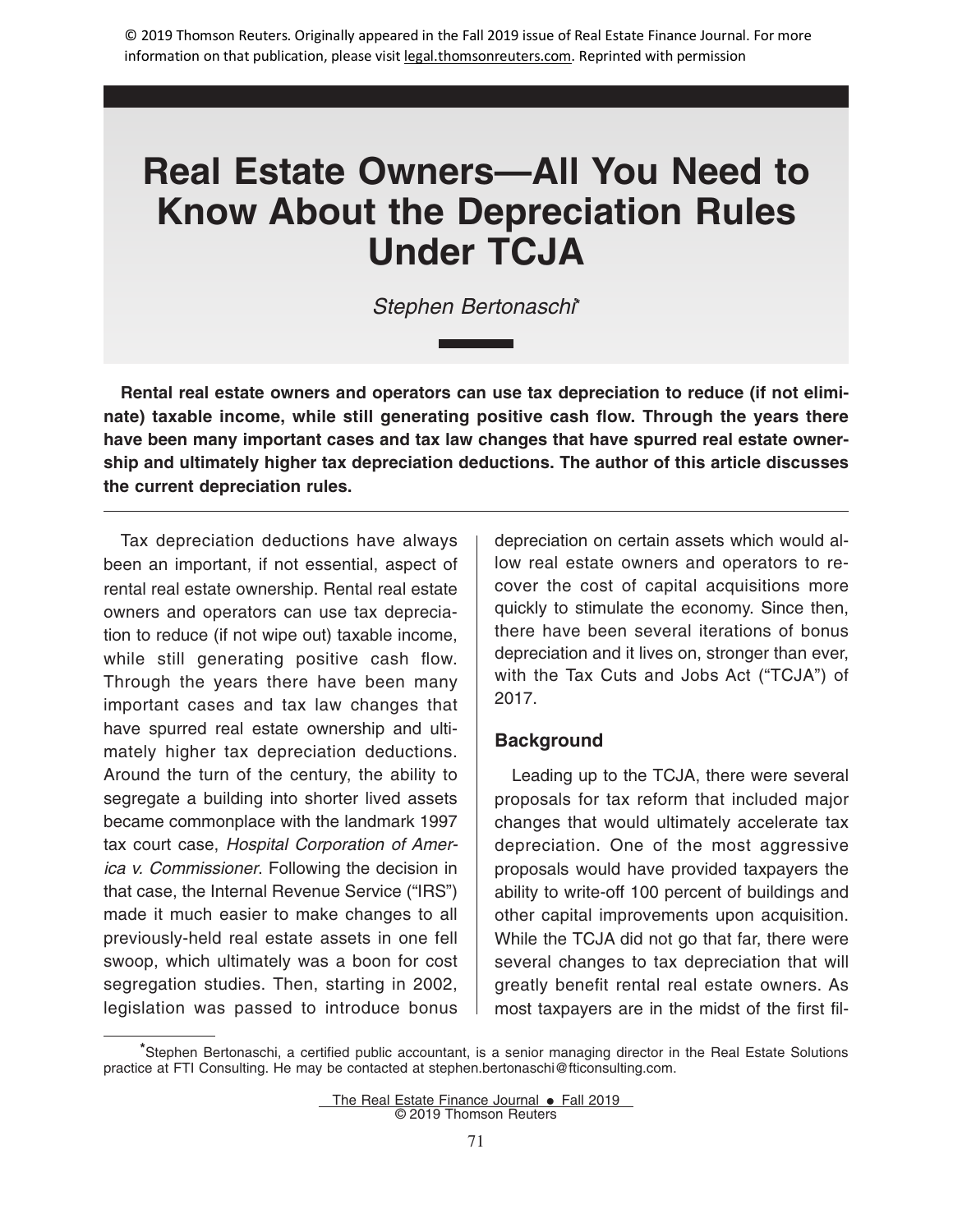ing season under the TCJA, it has become apparent that there is much to consider not only from a tax depreciation perspective, but also the interplay between tax depreciation and some of the other changes of the TCJA, including the interest deduction limitation and the new net operating loss ("NOLs") rules for corporations.

#### **Bonus Depreciation**

The TCJA changed bonus depreciation from 50 percent to 100 percent for qualified property. Qualified property is defined in Internal Revenue Code ("IRC") § 168(k) as assets which have a recover period of 20 years or less. While non-residential buildings have a depreciable life of 39 years and residential buildings have a depreciable life of 27.5 years, each of these types of buildings may have several components that could be broken out into shorter lived assets. The percentage of a building that is represented by such assets will vary greatly depending upon the type of asset. For example, a state-of-the-art Class A office building may yield a much larger amount of qualified property than a no thrills industrial building.

Doubling bonus depreciation is in and of itself a very taxpayer friendly change; however together with the TCJA change to allow bonus depreciation on both used and new qualified property, it is a bit of a game changer. Previously, only owners and investors who constructed or purchased new property were able to benefit from bonus depreciation. Now, a taxpayer could purchase a 30-year-old office building and conceivably break out the purchase price to include a large amount of qualified property that would be eligible for 100 percent bonus depreciation. This certainly

does not rise to the level of depreciating an entire building immediately as was seen in previous proposals, but there is still a great benefit to taxpayers made by this change. Ultimately, taxpayers will most likely see this as an opportunity to perform more cost segregation studies on their acquisitions.

One-hundred percent bonus depreciation will apply to qualified property placed in service before January 1, 2023. The applicable bonus depreciation percentage will reduce 20 percent each year thereafter culminating in no bonus depreciation for assets placed in service after 2026. There certainly will be tax planning around these dates — when to buy an asset, construction schedules, etc. But at least for the time being, the expectation is that many tax payers will benefit from the full writeoff. Think about a real estate owner who constructs significant improvements to a commercial building that yields a large amount of write-offs. That taxpayer gets an ordinary deduction off the top and then when the property is sold two years later, any gain will be taxed at a lower capital gains rate (as an aside the depreciation will be recaptured at a 25 percent rate, however still lower than ordinary income tax rates). A person who acquires the building after construction is completed is now able to theoretically take the same write-offs on qualified property.

## **Deduction of Business Interest**

Another change made by the TCJA is the potential limitation on the deduction of business interest. IRC § 163(j) provides that the amount of business interest allowed as a deduction shall not exceed a taxpayer's business interest income for the year plus 30 percent of the adjusted taxable income of such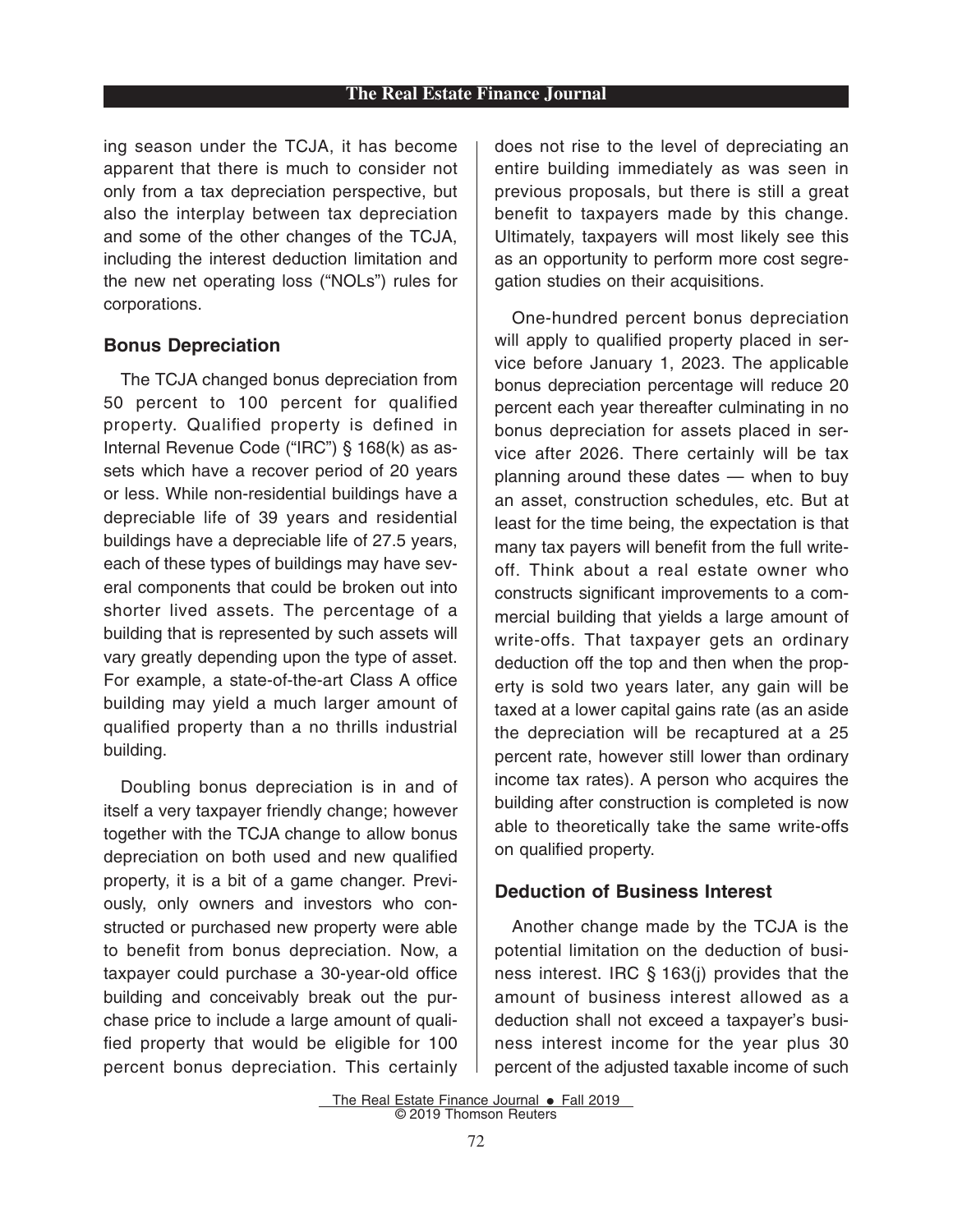## **Real Estate Owners—All You Need to Know About the Depreciation Rules Under TCJA**

taxpayer for such taxable year. There are two important depreciation considerations to be made with regards to § 163(j). First, a real property trade or business can make an election ("RPTOB") out of the limitation. If such election is made, the "penalty" for doing so is that the taxpayer must depreciate "real property" using the alternative depreciation system ("ADS") rather than the general depreciation system ("GDS"). First, the change from GDS to ADS on a non-residential building is 39 years to 40 years, hardly a large determinant. The change on residential buildings is from 27.5 years for GDS to 30 years for ADS this includes another change made by TCJA which made the ADS life for residential buildings 30 years instead of 40 years under pre-TCJA law. Second, the requirement to use ADS only applies to real estate, thus taxpayers would still be able to use GDS for personal property. Personal property could include regular furniture and fixtures or, as detailed above, property that has a life of 20 years or less that may be broken out by a cost segregation study (for example, electronic systems, wiring, etc.). The ability to use GDS on personal property is an important distinction for purposes of bonus depreciation. Bonus depreciation is not allowed on assets that are required to be depreciated using ADS. Since personal property is not required to be depreciated using ADS, a taxpayer could make the RPTOB election and still get the benefit of bonus depreciation.

The second depreciation consideration is in the calculation of adjusted taxable income for purposes of § 163(j). The calculation of adjusted taxable income is made without regard to any depreciation or amortization deduction. Therefore, if subject to the § 163(j) limitation,

a taxpayer can addback depreciation and amortization before calculating the 30 percent limitation. This is available only for taxable years before 2022 (2018–2021). Again, there are planning opportunities around these dates. For example, taking advantage of bonus depreciation by making large personal property expenditures before 2022 would allow the taxpayer to deduct more interest than they would if they made the expenditures a year later (a hotel's purchase of furniture, fixtures and equipment ("FF&E") is an example that comes to mind).

## **Qualified Improvement Property**

There was a technical glitch in the TCJA which inadvertently resulted in certain assets not being subject to bonus depreciation. Qualified Improvement Property ("QIP"), which includes tenant and leasehold improvements, was eligible for bonus depreciation under pre-TCJA law because it had a class life of 15 years. However, because of a drafting error, the QIP now must be written off over 39 years. Accordingly, such assets do not have a class life of 20 years or less and are not eligible for bonus depreciation. There have been proposals to provide a legislative fix, but there has not been one to date. Note that if these assets ultimately are eligible for bonus depreciation, bonus depreciation will not be available to those taxpayers who make the RPTOB election since these would be considered "real property."

# **Net Operating Losses**

Another change made by the TCJA is to limit a corporation's use of post-2017 NOLs to 80 percent of the taxpayer's taxable income. This may impact a corporation's decision in taking